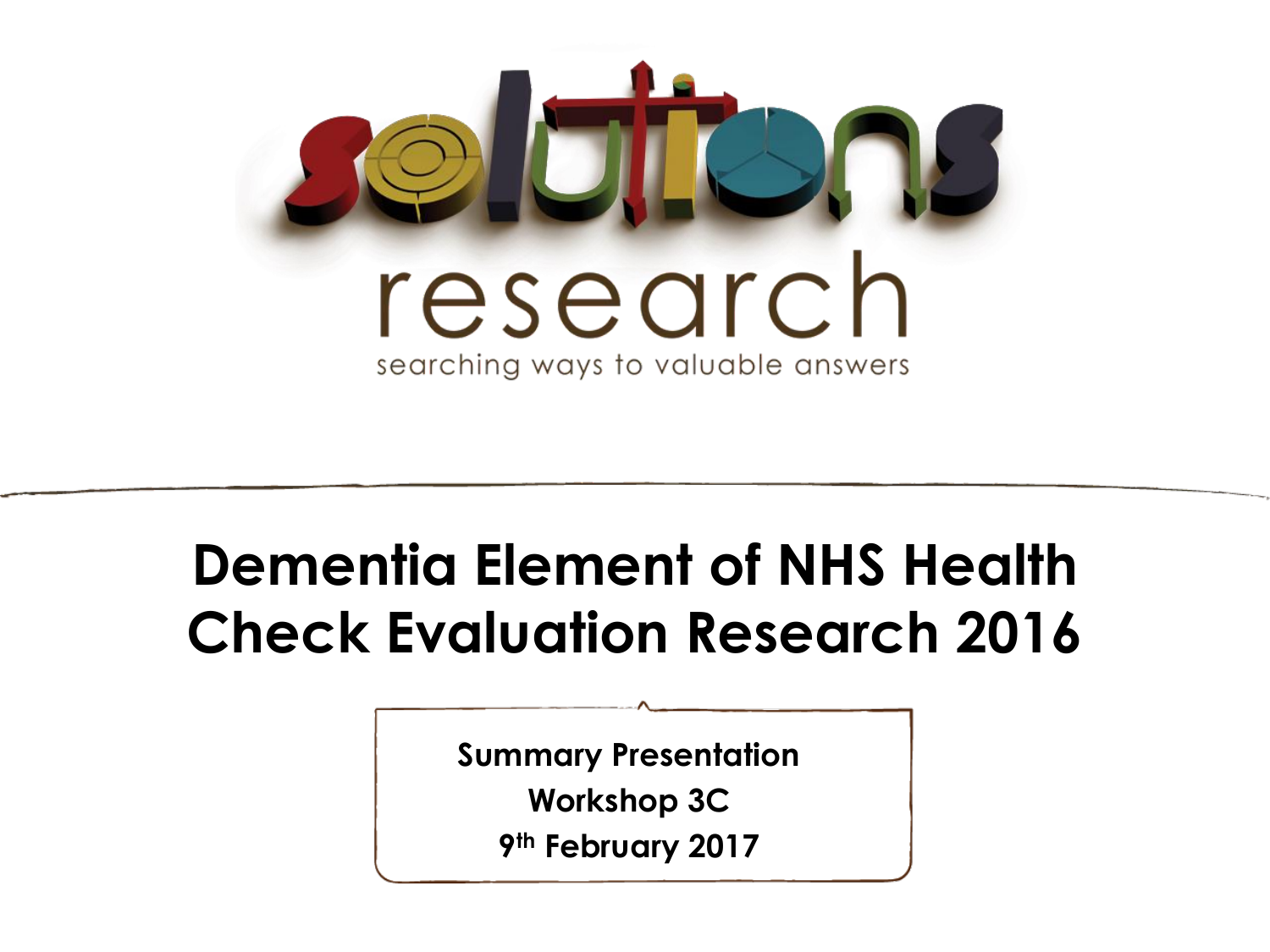

# **Summary Background**

- The aim of this research was to qualitatively evaluate the impact of the current dementia awareness-raising component in the NHS Health Check for over 65s
- Sample
	- 16 depth interviews with patients who had had NHS Health Checks aged 65-74
	- 16 HCPs interviewed in depth interviews mix of Health Trainers/Practice Nurses, Health Care Assistants and Pharmacists
- Research conducted between April and September 2016 across a range of Northern, Midlands and Southern locations



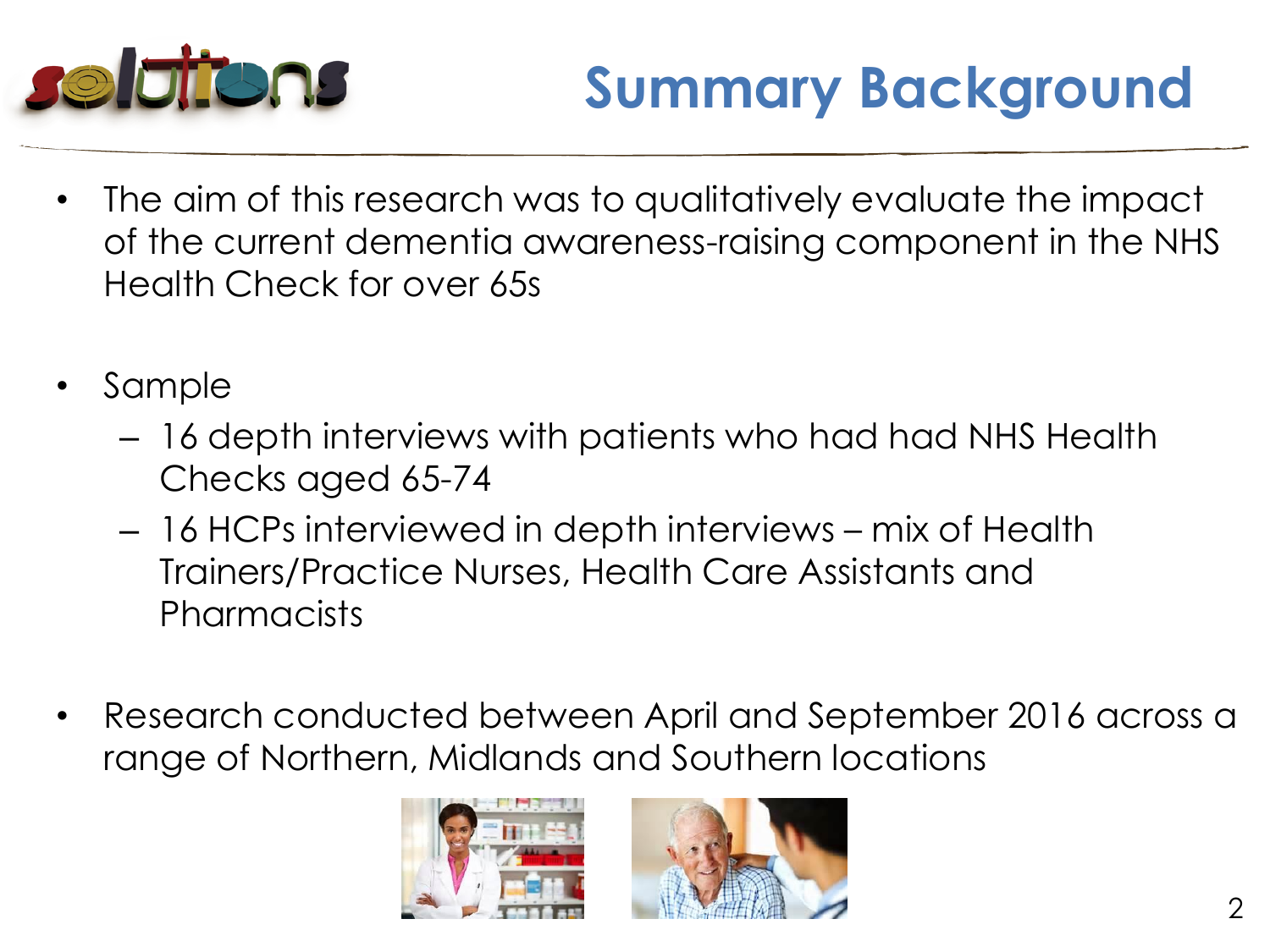### **Attitudes to Dementia across Belaitens both patient and HCP audiences**

- Dementia is topical and a growing health concern
- Seen as a very frightening condition of the brain
- Patients and HCPs can lack confidence in knowledge and understanding
- Basic knowledge of common signs and symptoms is good
- But understanding of different types of dementia, why it develops, if it can be prevented and outlook may not be as good – many myths abound
- Self assessment also challenging hard to distinguish between natural memory loss and more worrying signs
- Few top of mind links to vascular health or ways to reduce risk

*'I think I had the assumption that it just happens. Random chance. I had assumed that it just arrived and that there was nothing you could do about it. Like a lottery.' Male, North*



3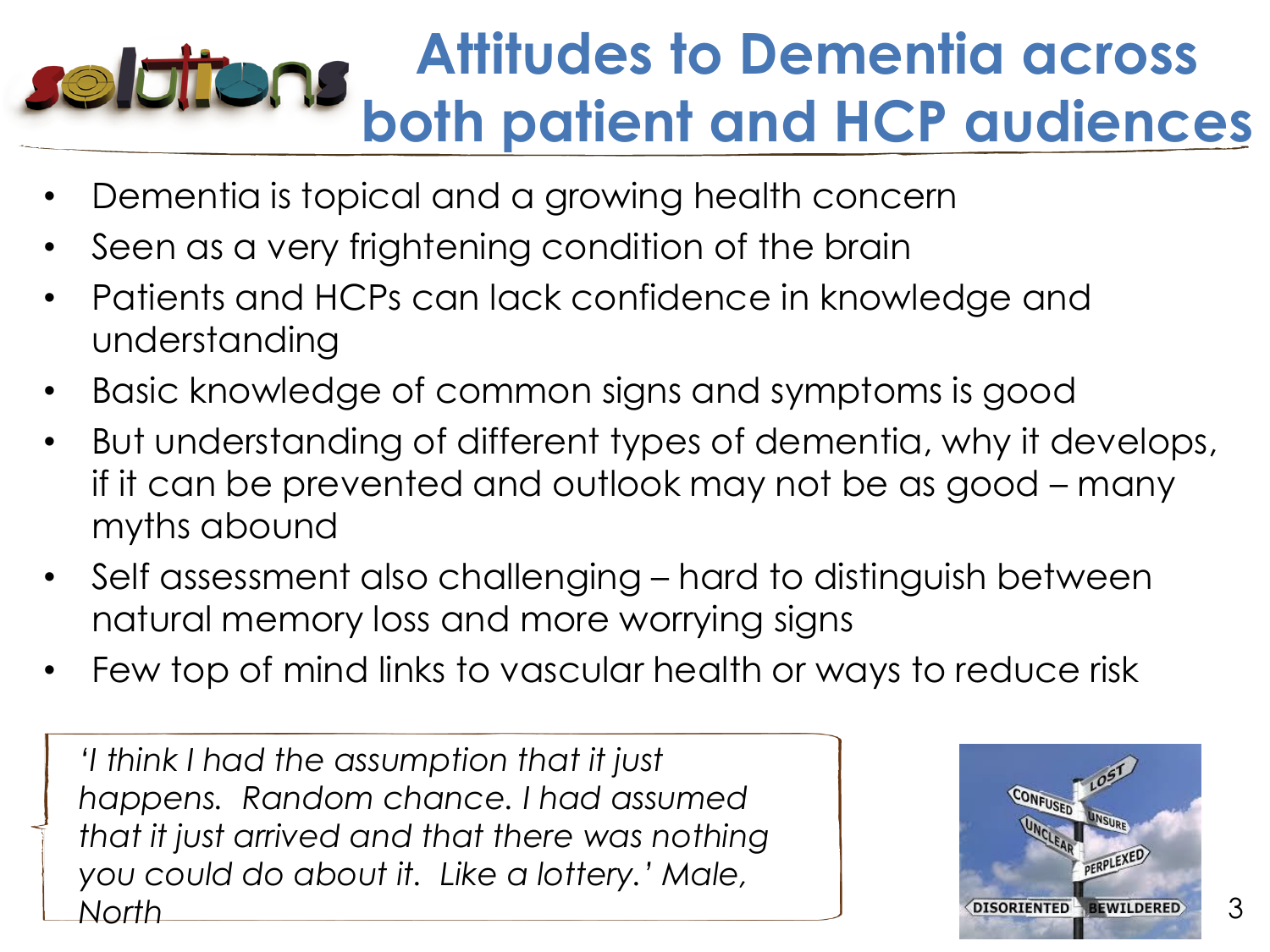#### **Low patient recall of dementia Belgijens element in NHS Health Check**

- NHS Health Check very much appreciated by sample seen as a good Health MOT
- Dementia component not often spontaneously recalled although there was some recall on prompting
- Emphasis of the check feels dominated by lifestyle and common routine checks (blood pressure, cholesterol etc)
- Focus of check felt to be more around heart attacks/stroke

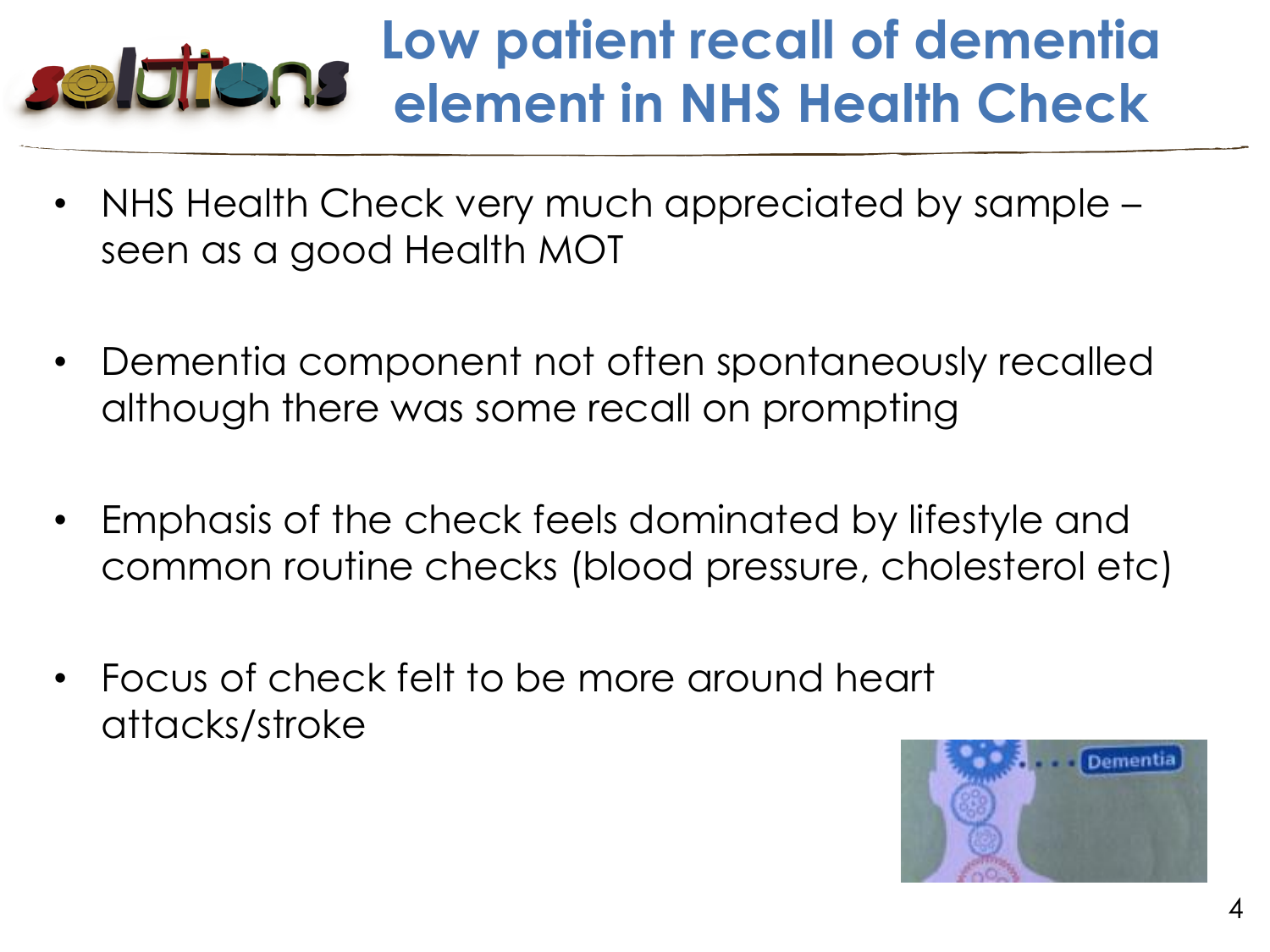### **Patients report varied Seldit approaches in delivery of element**

Direct

question >> Testing

Indirect question

- Informal 'chat' with dementia raised
- Family history discussed
- Indirect 'assessment'
- May not even be recognised as part of the check

• 'How is your memory?'

• Can be hard to answer and relies on honest reporting

• Asked questions such as date/Prime **Minister** 

5 **Very low recall of any discussion around ways to reduce risk of dementia or link with cardio vascular health**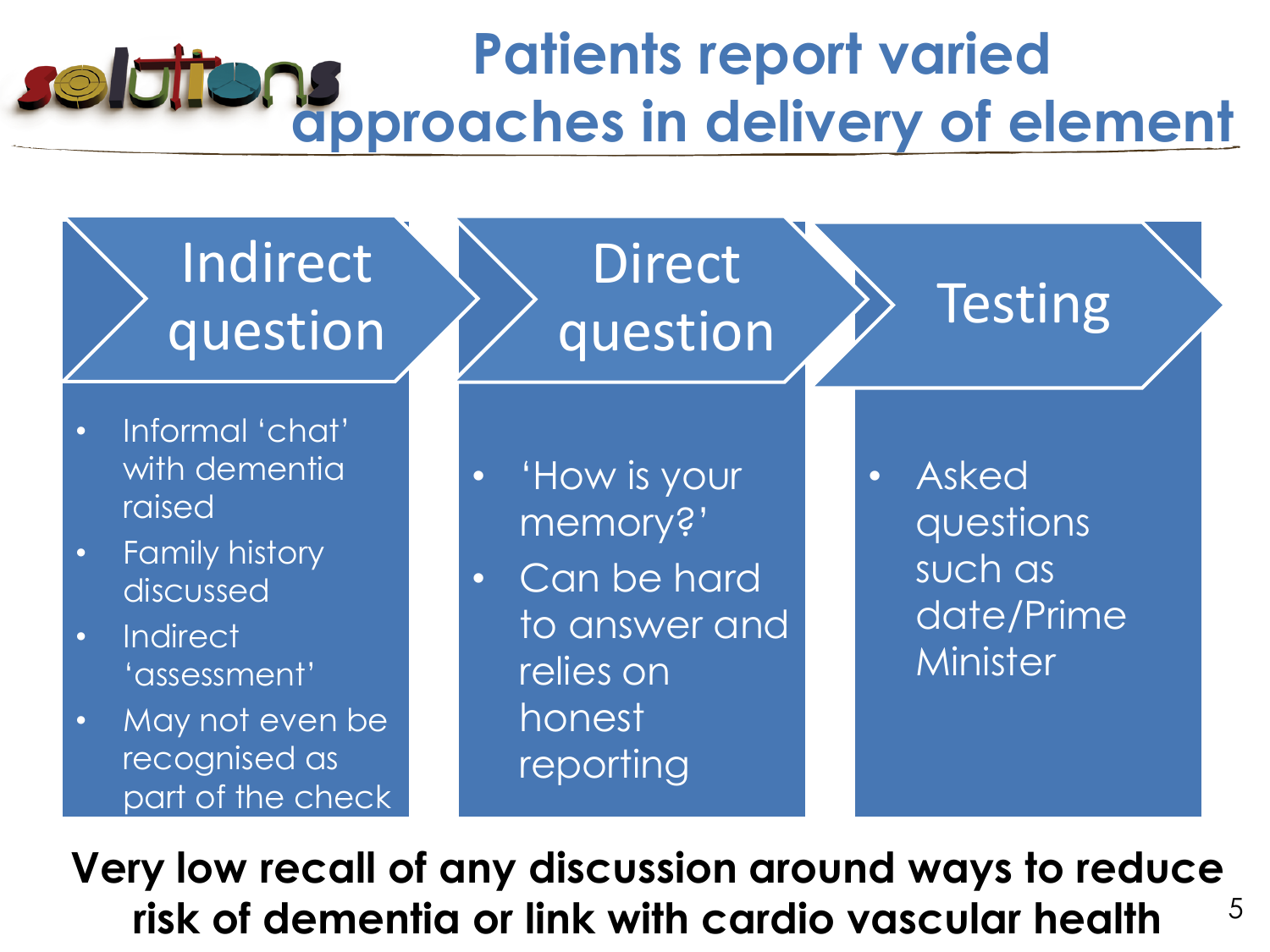

## **Fits with HCP reported approaches**

Direct and Simplistic....

- Have you heard of dementia'
	- if yes CLOSE

#### Diagnostic...

- 'Any problems with memory'?
- Some using memory tests

Risk reduction (small number)

• More open question about knowledge of risk reduction approaches

Greater focus on assessment or knowledge of signs/symptoms

Greater opportunity for discussion around risks and prevention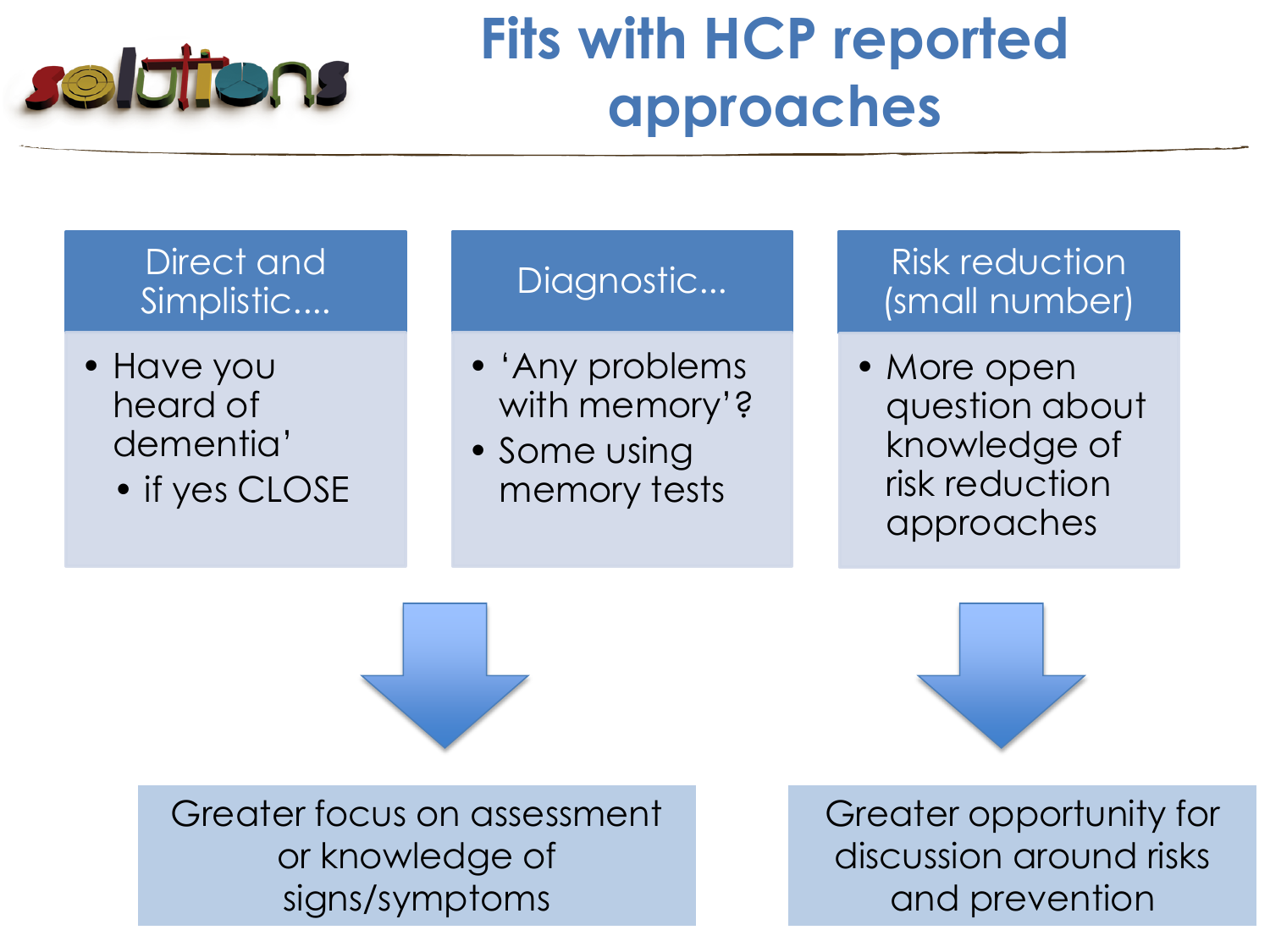

## **Style of delivery also varies – confident to apologetic**

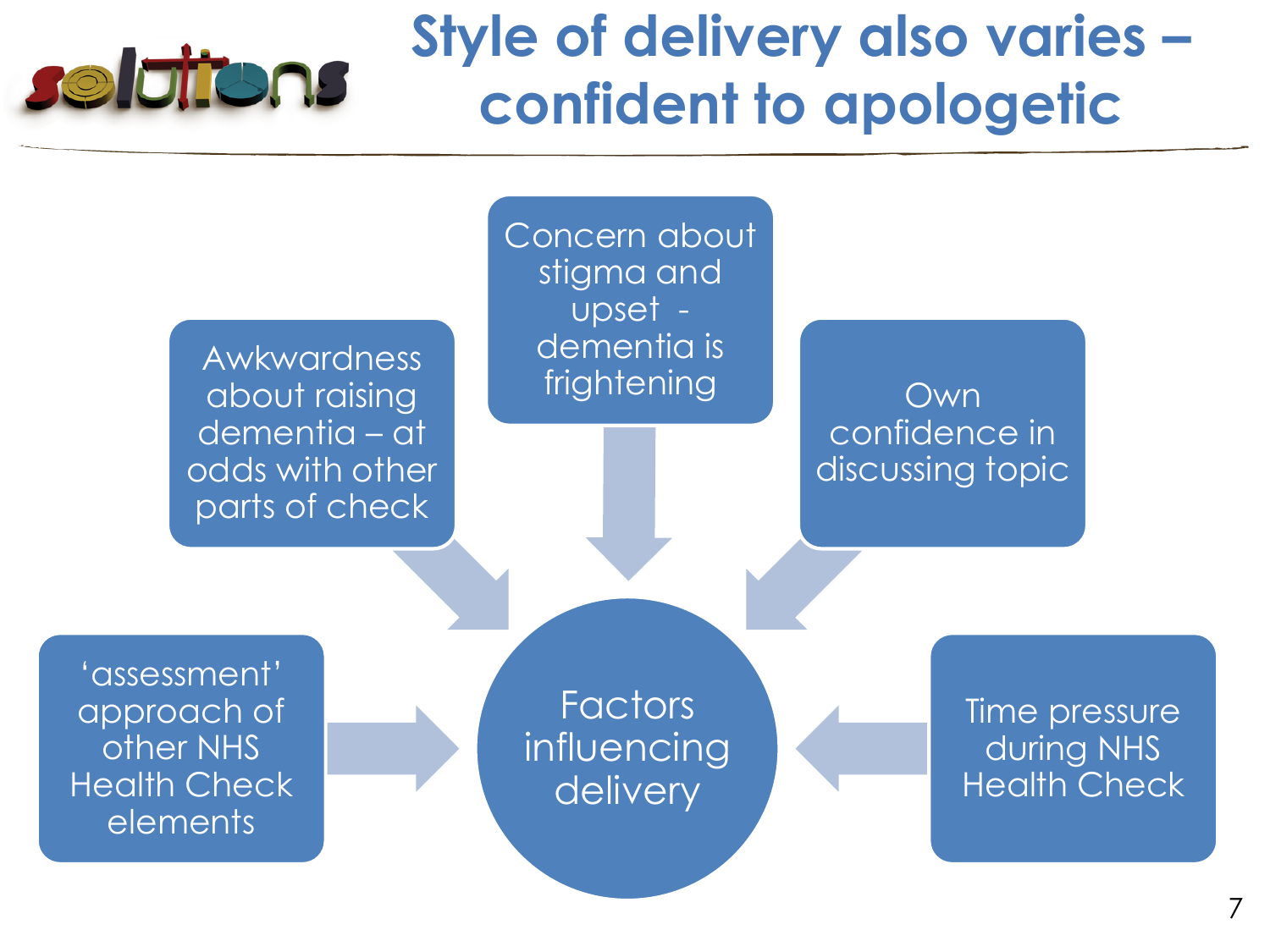

## **Patients open to element, although sensitivity needed**

- Patients in our sample were happy to have dementia raised in this context even if not expected
- They do however appreciate a sensitive approach to the topic
- Can be fearful of diagnosis and signposting to memory services
- Occasionally concerns raised if you had genuine anxiety about potential symptoms



like the direct approach, but my wife with her it would have to be done *with great tact and diplomacy... It needs to be explored with empathy and understanding' Male, South*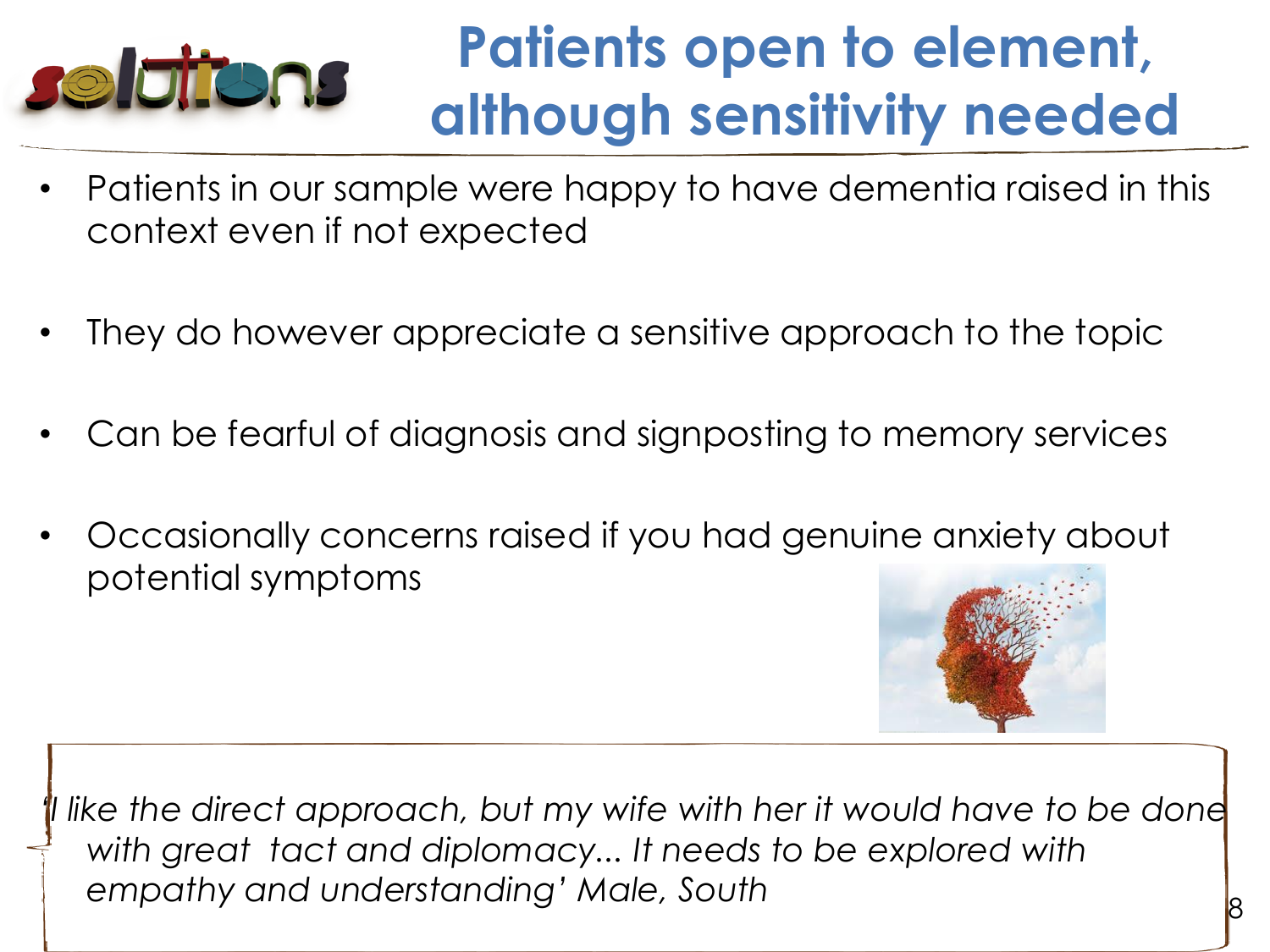# **selations**

# **Patients find risk reduction information interesting**

- Most had not actively considered prevention or risk reduction
	- Mental 'exercise' and stimulation most often raised on consideration of prevention



- Link between vascular health and dementia not well known but makes sense on thought and discussion
- That there are lifestyle choices that could reduce risk of developing dementia can be very interesting news
- A credible inclusion within the NHS Health Check when linked to vascular health and lifestyle steps being discussed in this context

'We all know that smoking and drinking can cause a lot of illness. I *don't think you're aware that it can cause dementia as well' Female, North*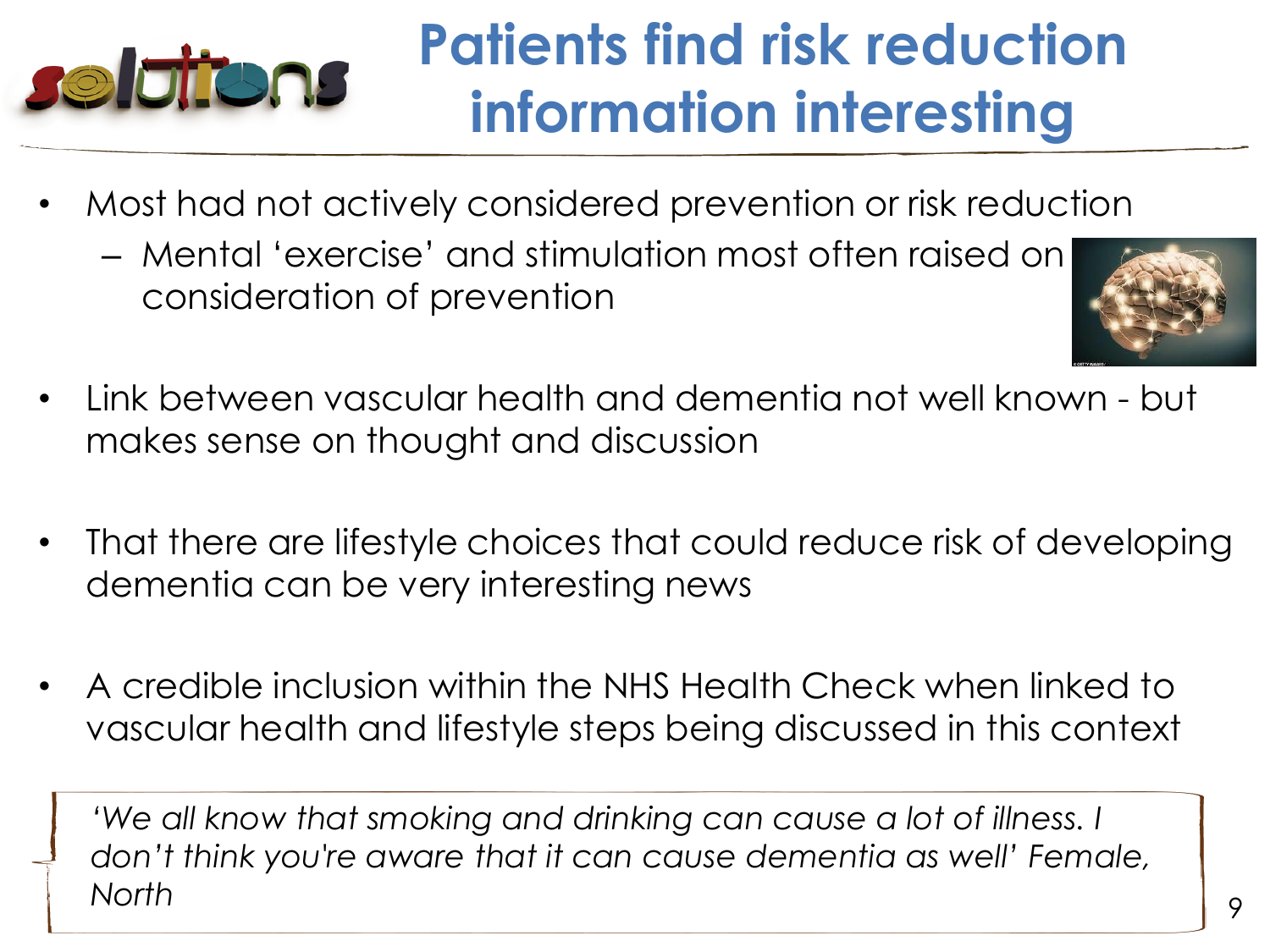#### **HCPs may benefit from further Seldions training on dementia element**

- A small number in sample already delivering dementia element in context of risk reduction and behaviours that influence cardio vascular health
- For others linking vascular health and dementia and exploring idea of risk reduction in this context felt like new information or latent knowledge that could benefit from refreshing
- Exploration of the leaflet and discussion around topic can reframe the dementia element for them
- Many feel they could benefit from more training around dementia and how to approach the topic sensitively

*'It's such a small part of the Health Check. The check is focused on CVD. Doing this research has made me think WOW! That link (between heart and head) is strong. You've made me think we should be flagging up, educating people' Health Checker*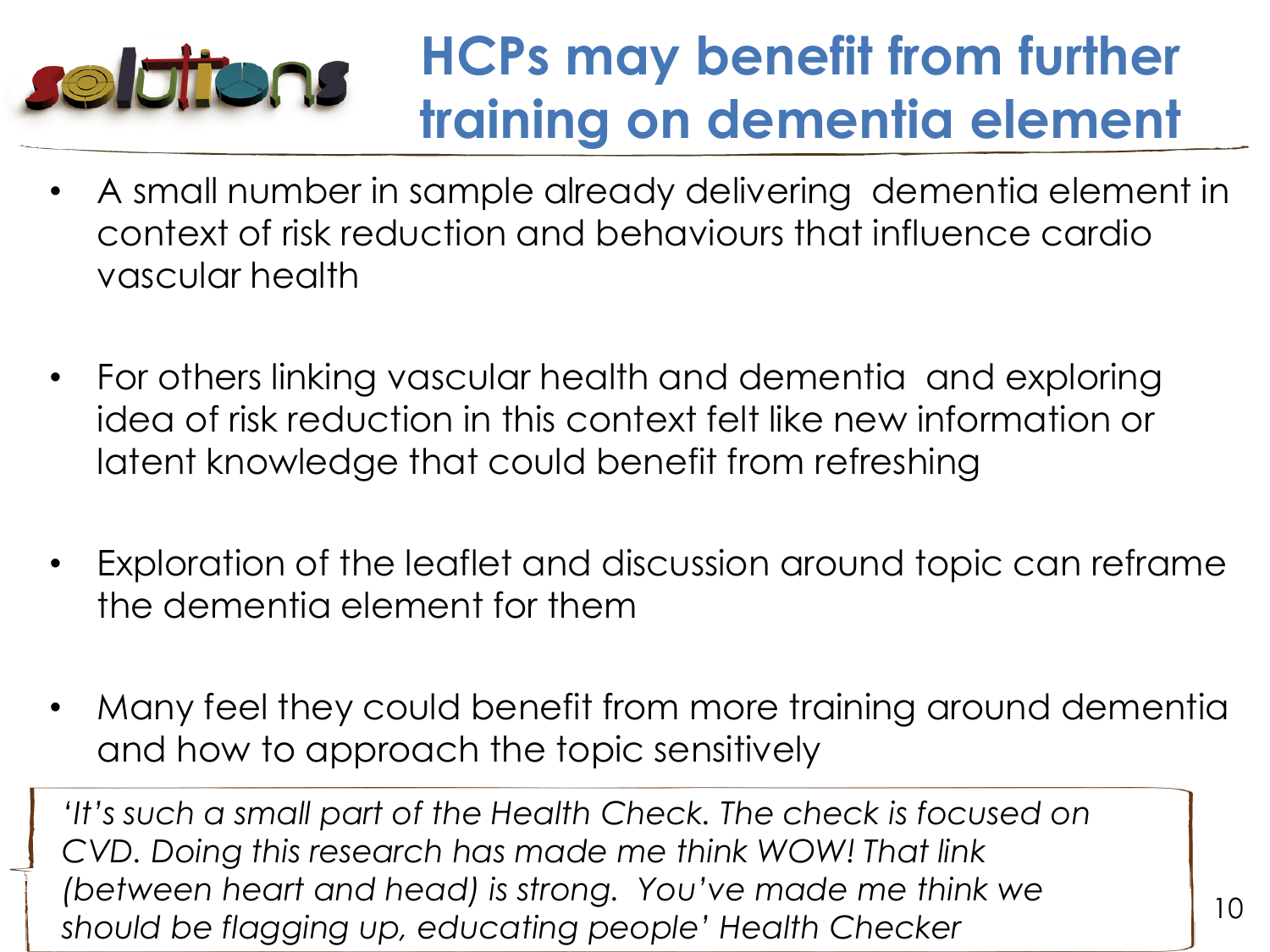## **New leaflet well received by Selatons both audiences**

- Seen as providing new, relevant and interesting information and advice
- Executed in a logical clear structure
- Positive tone of voice not patronising
- Interesting content
	- Information about signs and symptoms
	- Focus on myth busting
	- Clear information about risk reduction and lifestyle choices – not new in themselves, but can be new in this context
- '*What's good for the heart is good for the brain'* is a simple, memorable and catchy  $line$   $11$



*'I realise from this I absolutely didn't understand dementia' Male, Leeds*